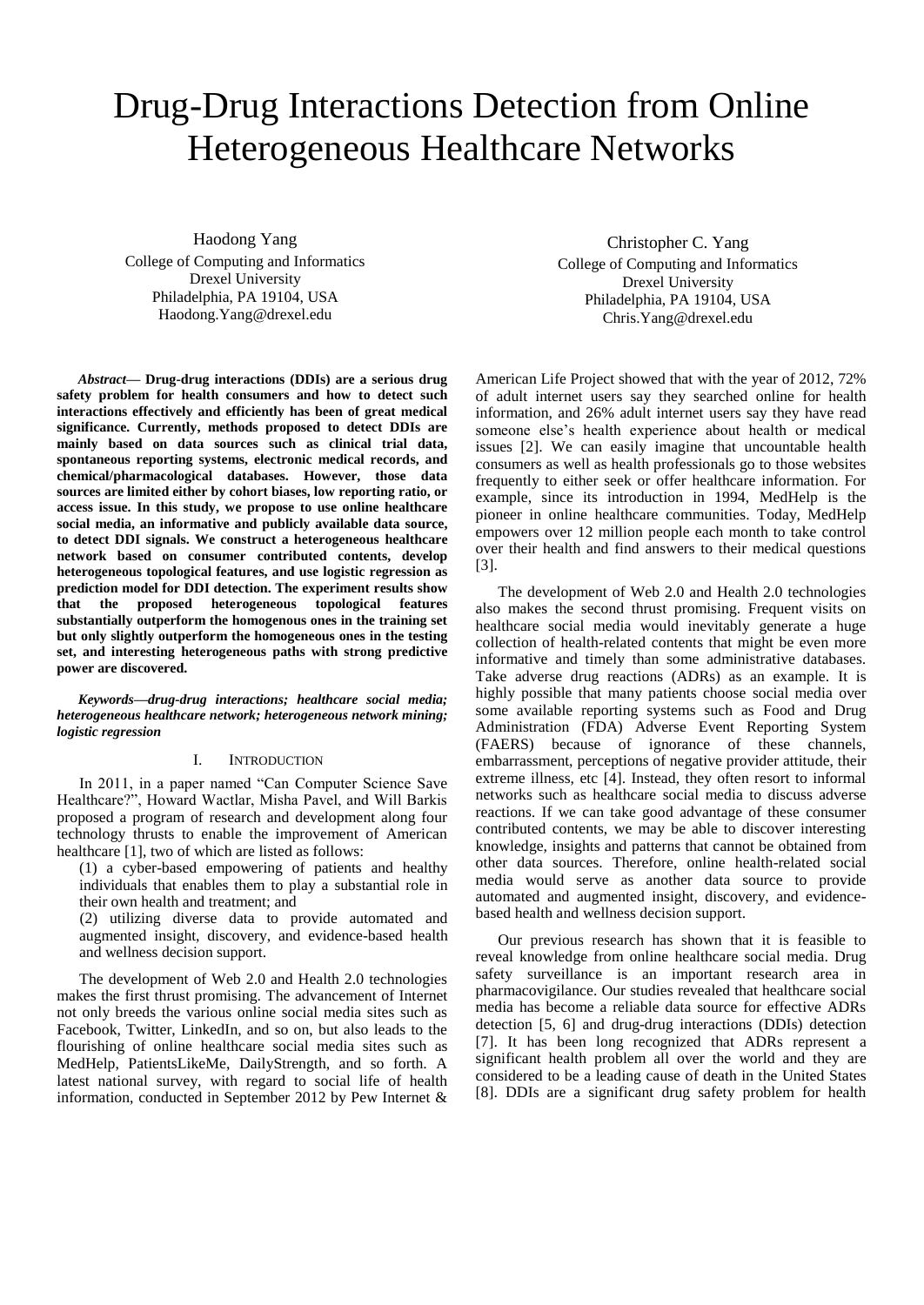consumers and may account for up to 30% of unexpected adverse drug reactions [9, 10], and they are common and often caused by shared pathways of metabolism or intersecting pathways of drug action [11]. DDI detection is of great clinical importance because most interactions could result in precaution of prescription, absolute contraindications of combination use, or even drug withdrawal from market [11], and therefore has become an important research area.

Some efforts have been made in clinical trials to detect DDIs [12-15]. However, clinical trials primarily focus on ADRs detection of single drugs and do not typically investigate DDIs [16]. Also, sample size, cohort biases, time spans, and financial limit could be some of the crucial factors that obstacle the discovery of DDIs [6, 17]. Therefore, postmarketing surveillance is a primary way of DDI detection. Current post-marketing drug surveillance in United States heavily depends on FAERS, but such spontaneous reporting data is to a great extent limited by its huge under-reporting ratio. It has been reported that only 1 to 10 percent of all reportable adverse effects were reported to FAERS, and the majority of these reports came from drug companies [18]. It means that many serious or rare adverse reactions may not be reported timely or even not reported at all, making detections difficult or even impossible. Therefore, alternative data source should be used to supplement the drug safety surveillance from spontaneous reporting systems. As we mentioned before, online healthcare social media provides a great platform for both health consumers and professional to discuss any health issues such as drugs, disease, ADRs etc., therefore it could be considered another data source for DDI detection.

In our previous work, we used content analysis for DDI detection. Concretely, we proposed to use association mining to identify DDIs from consumer contributed contents. In this paper, we focus on the interaction between two drugs and propose to detect DDI signals by analyzing the structure of a heterogeneous network that is constructed from online healthcare social media data.

## II. LITERATURE REVIEW

In most of the current research on network science, social and information networks are usually assumed to be homogeneous, where nodes are objects of the same entity type and links are relationships from the same relation type. However, most real-word networks are heterogeneous, where nodes and relations are of different types [19]. For example, the network of Twitter consists of persons as well as tweets, photo, video, location, and so on, and the relationships could be following, followed, person-tweets, person-location, and so forth. Healthcare social media is also a heterogeneous network. Not only does it include drugs and ADRs discussed by consumers, but also contains other types of node such as diseases, treatments, communities and so on. Therefore, in addition to content analysis, heterogeneous network mining on healthcare social media provides another approach for discovering health-related knowledge such as DDI detection through link mining.

### *A. Link Prediction in Heterogeneous Information Network*

Link prediction, dedicated to addressing the question of whether a link will be formed in the future, is an important subtask in link mining. It is defined as predicting the emergence of links in a network based on certain current or historical network information [20]. Given the problem of DDI detection, we are actually predicting if there will be link between two different drugs. Therefore, we can formulate the DDI detection as a problem of link prediction. In the recent years, link prediction has been a popular research theme due to the fast development of social networks, and a number of methods have been designed for link prediction.

As one of the early researchers who started working on link prediction, in 2003, Liben-Nowell and Kleinberg formalized the link prediction problem [21]. In [21], they used an unsupervised approach to predict the links based on a set of network topology features such as graph distance, common neighbors, Jaccard's coefficient, preferential attachment, etc. in co-authorship networks. In another study, Hasan et al. [22] used a supervised learning approach for co-authorship link prediction based on a set of easily computed features. Based on those features, Decision Tree, k-Nearest Neighbors, Multilayer Perceptron, Support Vector Machine, and RBF network were used as classification models for link prediction.

Most existing link prediction approaches are designed for homogeneous networks that only contain one type of objects such as authors in citation networks or social media users in friendship networks. However, as stated before, in our real world, most networks are heterogeneous where nodes and relationship are of different types, and there are only a limited number of studies that have leveraged heterogeneous network for link prediction.

In [19], Sun et al. studied the problem of co-authorship prediction in heterogeneous bibliographic network. Specifically, they first used a structure called *network schema* to summarize the heterogeneous network and proposed a new concept called *meta path* that can be extracted from *network schema*. Then they proposed 4 topological measures on those *meta paths*, which are path count, normalized path count, random walk, and symmetric random walk. At last, the authors viewed the link prediction as a binary classification problem and proposed to use logistic regression model as the supervised prediction model. Other than predicting **whether** a link will be built in the future, Sun et al. also conducted a study addressing the problem of **when** it will happen. In [23], they used meta path-based topological features and a generalized linear model (exponential distribution, Weibull distribution and geometric distribution) based supervised framework to predict the building time of author citation relationship.

Biomedical text mining is one of a few of health-related research fields that have utilized techniques of heterogeneous network mining for knowledge discovery. Different semantic types of biomedical concepts (e.g. drugs, genes, proteins, etc.) extracted from biomedical literatures and relationships between them (e.g. biochemical associations, regulatory relationship, etc.) form biomedical heterogeneous concept networks, from which knowledge could be revealed by using various heterogeneous network mining techniques. The Link prediction problem in biomedical concept networks could be referred to as hypotheses generation [24]. For example, Katukuri et al. [25] modeled a biomedical literature repository as a comprehensive network of different semantic types of biomedical concepts and formulated hypotheses generation as a process of link discovery on the concept network.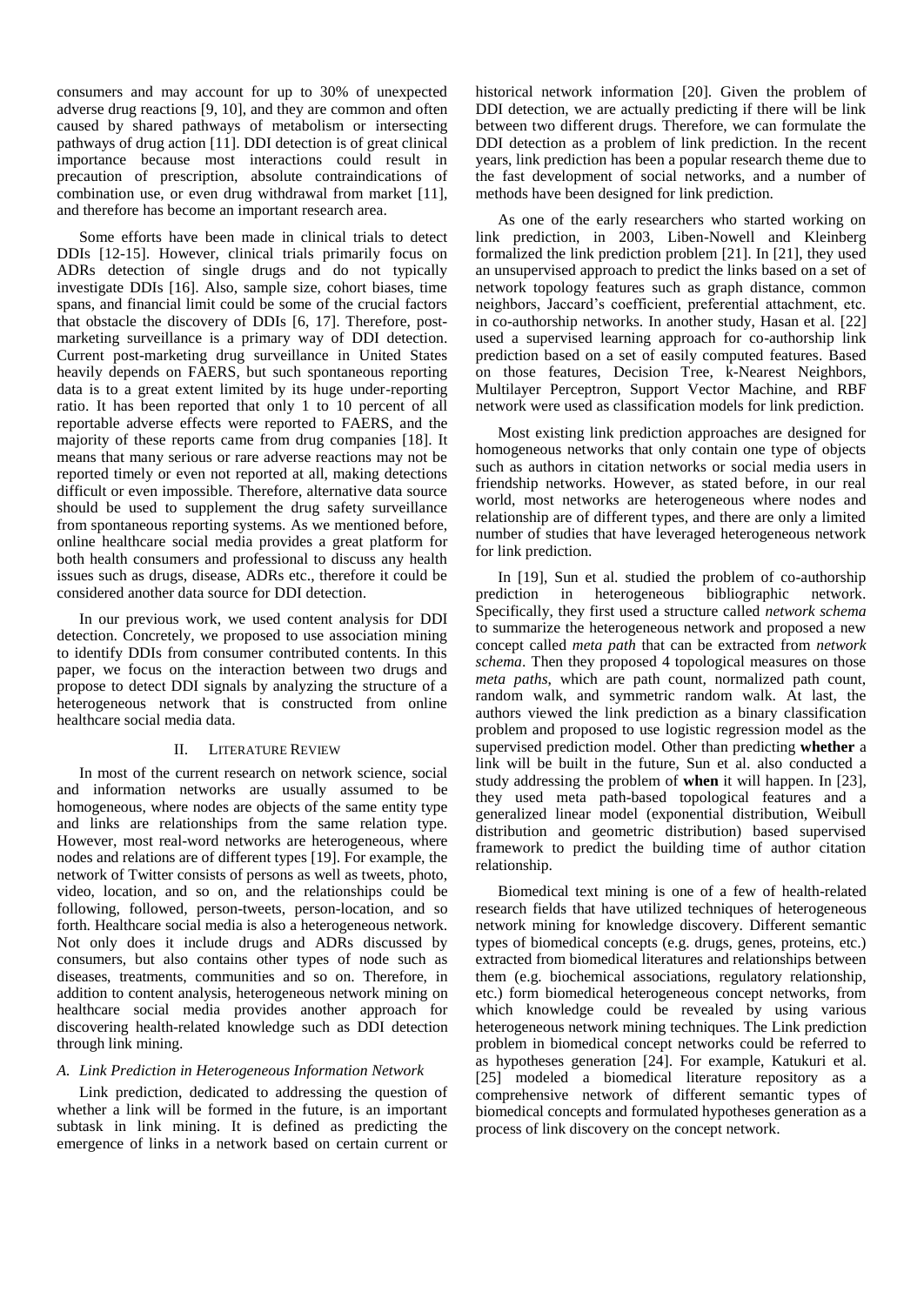To the best of our knowledge, there have been only a very limited number of research that uses techniques of heterogeneous network mining on online healthcare social media for knowledge discovery. No studies have been found that use heterogeneous network information for DDI detection.

## *B. DDI Detection*

Recently, there is a large number of research works that have been dedicated to the signal detection of DDIs. Similar with single-drug-single-ADR detection studies, in terms of the data sources used, DDI detection studies could be roughly grouped into five categories: (1) clinical trial data, (2) spontaneous reporting systems, (3) electronic medical records, (4) chemical/pharmacological databases, and (5) consumer contributed contents.

## *1) Clinical Trial Data*

Some efforts have been made in clinical trials to detect DDI signals [12-15]. The disadvantages of using this kind of data lies in the fact that clinical trials primarily focus on establishing the safety and efficacy of single drugs, and do not typically investigate DDIs [10, 17]. Also, sample size, cohort biases, time spans, and financial limit could be some of the crucial factors that obstacle the discovery of DDIs [6, 10, 17].

## *2) Spontaneous Reporting Systems*

Spontaneous reporting systems are a major repository for DDIs signal detection, and many endeavors have been dedicated to detecting DDIs using such data source. For example, Tatonetti et al. [10] used FDA's single-drug reports to build classification models for some pre-defined adverse drug events, and then performed logistic regression to look for pairs of drugs that match these single-drug profiles in order to predict potential interactions. Harpaz et al. [26] used a wellestablished data mining method – association rules mining – and used *support* and *lift* as the measures to discover DDIs signals. Thakrar et al. [27] investigated two models, a multiplicative and an additive model, to detect signals of DDIs from FDA's spontaneous reporting system. There are also spontaneous reporting centers in some European and Asian countries, and fruitful contributions have been made by using those reports [28-31]. Spontaneous reporting systems have been proved to be a useful source to detect DDIs. However, the nature of passiveness of these systems directly caused the extremely high underreporting ratio. It is especially difficult to detect new and emerging signals because a large number of interesting cases cannot be timely collected due to the underreporting ratio of the current reporting system [32].

## *3) Electronic Medical Record*

Several studies proposed to mine DDIs from Electronic Medical Records (EMR). For example, Chan et al. [33] retrieved drug utilization reports from EMR to determine the patients who were prescribed with antidepressants and oral anticancer drugs between 2006 and 2009 at a cancer center. Zwart-van Rijkom et al. [34] used EMR of all patients hospitalized in the University Medical Centre Utrecht in 2006 who were prescribed at least one medication to calculated the percentage of patients experiencing at least one DDI and the percentage of prescriptions generating a DDI alert. The disadvantage of such data source is that EMR is often difficult to access because of privacy issues that it is usually available only to those research groups that have cooperation with

hospitals, clinics or any other health organizations and communities [5].

## *4) Chemical/Pharmacological Databases*

Some studies also focus on chemical/pharmacologic databases to detect signals of DDIs and DrugBank database is a typical exemplar. For example, Segura-Bedmar et al. [35-37] proposed two different methods – pattern matching and supervised machine learning (shallow linguistic kernel) – to automatically extract DDIs from biomedical texts retrieved from DrugBank. Vilar et al. [9] presented a methodology applicable on a large scale that identifies novel DDIs based on molecular structural similarity to drugs involved in established DDIs. Access issue is also one of the disadvantages of this kind of data because not all the chemical/pharmacological databases are free and public to everyone. Also, this kind of database more focuses on the chemical aspect such as drug structure than textual aspect.

# *5) Consumer Contributed Contents*

As stated before, consumer contributed contents provide a great asset for us to mine knowledge and patterns. In the research area of DDI detection, such data has also been used to achieve the goal although the number of such works is very limited. In 2013, White et al. [38] demonstrated that Internet users are able to provide early clues about adverse drug reactions via their search logs that are generated by consumers. This strong evidence proved that consumer contributed content could be used for DDI detection. Also, one of our previous studies proposed to detect DDIs signals from consumer contributed contents in online health communities (e.g. MedHelp) using associations mining [7]. We conducted an experiment with 13 drugs and 3 DDI associations. *Leverage*, *lift* and *interaction ratio* were used in the experiment. DrugBank was used as gold standard to test the performance of the approach. The results showed that our techniques are promising to detect signals of DDIs and the proposed measure, *interaction ratio*, performs better than *leverage* and *lift*.

Given the gap we found that very few studies use techniques of heterogeneous network mining on online healthcare social media and also very few works use such data source for DDI detection, in this paper, we combine the techniques and the data source, and propose to identify DDI signals by mining the structure of a heterogeneous network that is extracted from online healthcare social media data.

#### III. METHODOLOGY

In this section, we introduce in detail the definition of heterogeneous healthcare network, the topological features extracted from such network, and the model for DDI detection task in such network setting.

#### *A. Heterogeneous Healthcare Network*

A heterogeneous network is defined as a graph  $G =$  $(N, L)$  consisting of nodes joined by links, where  $N = \{n_1, n_2\}$  $n_2, \ldots, n_a$ ,  $L = \{l_1, l_2, \ldots, l_b\}$  and  $l_i$  can be directional or nondirectional. In the graph G, each node  $n_i \in \mathcal{N}$  belongs to one particular type from  $T$ , each link  $l_i \in \mathcal{L}$  belongs to one particular relation from  $\mathcal{R}$ , and the number of the types of nodes  $|T| > 1$  or the number of types of relations  $|R| > 1$ .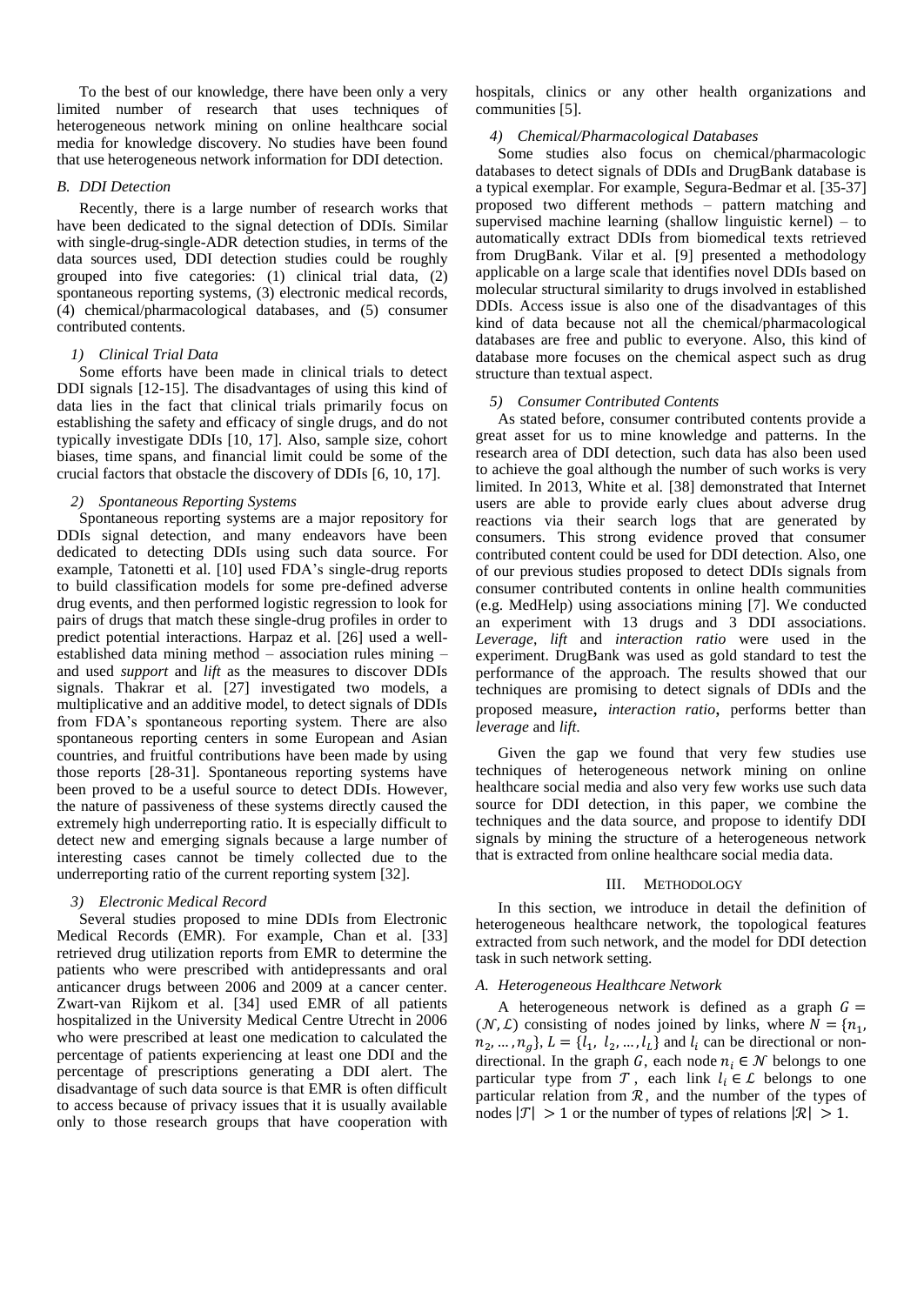A healthcare social media can be modeled as a heterogeneous healthcare network in which there are a set of node types, such as *Drug*, *Disease*, *ADR*, *Treatment*, *Diagnostics*, *Users*, etc. and a set of relation types, such as *treat* or *is treated* between *Treatment* and *Disease*, *cause* or *is caused* between *Drug* and *ADR*, *use* or *is used* between *User* and *Drug*, *have* or *had* between *User* and *Disease*, etc.

## *B. Healthcare Network Model*

A network model  $M_G = (\mathcal{T}, \mathcal{R})$  is a compressed representation for a heterogeneous network  $G = (\mathcal{N}, \mathcal{L})$ , which is a directional or non-directional graph consisting of node types  $T$ , with links as relations from  $\mathcal{R}$ .

[Fig. 1](#page-3-0) succinctly presents a directional network model of a heterogeneous healthcare network. As we can see, the network includes four types of nodes, namely *Drug*, *ADR*, *Disease*, and *User*. For abbreviation, we use a capital letter to represent each node type, i.e. *R* for *Drug*, *A* for *ADR*, *D* for *Disease*, and *U* for *User*. The relations in this network contain *cause* or *is caused* between *R* and *A*, *treat* or *is treated* between *R* and *D*, *show* or *is shown* between *U* and *A*, *have* or *is had* between *U* and *D*, and *take* or *is taken* between *U* and *R*.



<span id="page-3-0"></span>**Fig. 1 Directional Network Model for Heterogeneous Healthcare Network**

A directional network model can be extracted from a heterogeneous network only when the relation between a pair of different types of node can be determined. For example, a bibliographic network is a typical example of heterogeneous network and could be represented by a directional network model. The relations among different types of node, such as *paper*, *author*, *venue*, and *topic*, can be explicitly and easily determined. For example, nodes *author* and *paper* are linked together by the relation of *write* or *is written*, *paper* and *venue*  by *publish* or *is published*, *paper* and *topic* by *mention* or *is mentioned*, etc. (Detailed example of bibliographic heterogeneous network mining can be found in [19, 23]) However, not all heterogeneous networks contain explicit relations among different types of nodes, which mean the semantic meaning of the relation between two nodes could not be easily determined. Under such circumstances, the heterogeneous network could be represented as a nondirectional network model and the relation between two different types of node can be the association between them. For example, given a dataset of consumer contributed contents collected from an online healthcare forum, which contain different types of nodes such as *R*, *A*, *D*, and *U*, it is not an easy task to accurately determine the explicit relations between two nodes without using sophisticated natural

language processing techniques or thorough human annotation. However, as we know, it is still challenging to use natural language processing techniques to analyze social media data and thorough human annotation would be very time consuming. In such case, the heterogeneous network can be summarized as a non-directional network model and the cooccurrence of two nodes that can be easily determined in an analysis unit (e.g. a thread or a message) could be regarded as their relation. [Fig. 2](#page-3-1) shows a heterogeneous healthcare network that is represented as a non-directional network. To summarize, in this work we aim at analyzing a non-directional heterogeneous healthcare network which contains four types of nodes (namely R, A, D, and U) joined together by their cooccurrence in an analysis unit.



<span id="page-3-1"></span>**Fig. 2 Non-directional Network Model for Heterogeneous Healthcare Network**

# *C. Topological Features in Heterogeneous Healthcare Network*

Topological features are also called structural features, which are extracted connectivity properties for pairs of objects in the networks [23]. Based on homogeneous network which only contains a specific type of nodes, there are a number of well-known and frequently used topological features. Most of the features are either path-based, such as graph distance, Katz<sub>β</sub> [21] and propflow [39] or neighbor-based, such as common neighbors, Jaccard's coefficient, Adamic/Adar, preferential attachment, and SimRank<sub>γ</sub> [21]. However, in a heterogeneous network, as a neighbor of one node could belong to different types and a path could also flow though different types of nodes, the commonly used features in homogeneous networks may no longer be applicable in such situation. For instance, in a heterogeneous healthcare network, two different drugs could be related by the path  $R - D - U D - R$  because of the co-occurrence of each two adjacent nodes in analysis units, and the **possible** (we cannot know for sure until we read the contents posted by the user) semantic meaning of such path could be explained as "a user has two different diseases which are treated by two different drugs respectively." However, such information cannot be inferred from a homogeneous healthcare network that only consists of drugs. Therefore, some novel features that can reflect the characteristics of a heterogeneous network should be designed.

In this study, we define  $T_sT_d$  – Path – L as a topological feature of a heterogeneous network. A  $T_sT_d$  – Path – L is an abstract path defined between two types of nodes  $T_s$  and  $T_d$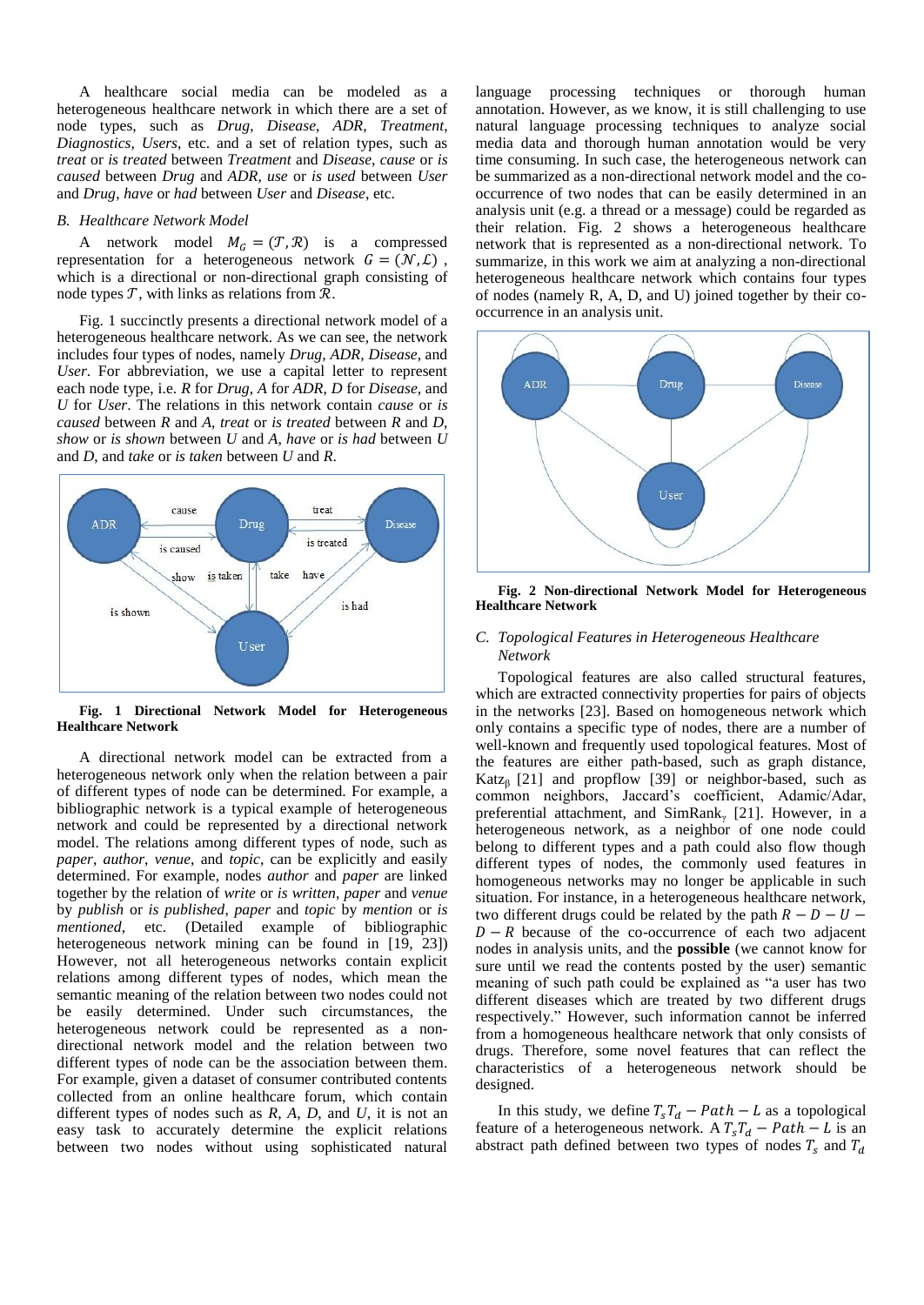with length L. It is extracted from the network model  $M_G =$  $(\mathcal{T}, \mathcal{R})$  , and is presented in the form of  $T_s \stackrel{R_1}{\rightarrow} T_1 \stackrel{R_2}{\rightarrow} \dots \stackrel{R_{L-1}}{\rightarrow} T_{L-1} \stackrel{R_L}{\rightarrow} T_d$ . When the specific types of relations and directions cannot be determined between nodes,  $T_1T_2$  – Path – L takes the form of  $T_s - T_1 - \cdots - T_{L-1} - T_d$ with links denoting associations between nodes. [Table 1](#page-4-0) lists all the symmetric  $\overline{R}_s R_d$  – Path with length 1 to length 4, and there are 16 such paths in total given four different types of nodes *R*, *A*, *D*, and *U*. The link existing between two nodes specifies the co-occurrence association between them.

<span id="page-4-0"></span>

| Table 1 Symmetric $R_s R_d$ – Path – 1 to $R_s R_d$ – Path – 4 in |  |
|-------------------------------------------------------------------|--|
| a Heterogeneous Healthcare Network                                |  |

| Path                | Length         |
|---------------------|----------------|
| $R - R$             | 1              |
| $R - A - R$         | 2              |
| $R - D - R$         | $\overline{2}$ |
| $R - U - R$         | $\overline{2}$ |
| $R - A - A - R$     | 3              |
| $R - D - D - R$     | 3              |
| $R - U - U - R$     | 3              |
| $R - A - A - A - R$ | $\overline{4}$ |
| $R - A - D - A - R$ | 4              |
| $R - A - U - A - R$ | 4              |
| $R - D - A - D - R$ | $\overline{4}$ |
| $R - D - D - D - R$ | 4              |
| $R - D - U - D - R$ | 4              |
| $R - U - A - U - R$ | 4              |
| $R - U - D - U - R$ | 4              |
| $R - U - U - U - R$ | 4              |

There are several ways of quantifying the topological features in a heterogeneous network. Sun et al. [23] proposed to use such measure as path count, normalized path count, random walk, and symmetric random walk to quantify the features given two types of nodes and the path between them. In this work, without loss of generality, we use the count of path between two nodes as the measure. [Fig. 3](#page-4-1) illustrates an example of  $R_s R_d - Path - 4$  between two different nodes: path  $R - D - U - D - R$ , and we can easily calculate the count the path instances between  $R_1$  and  $R_2$ , which is 4.



<span id="page-4-1"></span>Fig.  $3R - D - U - D - R$ : an Example of  $R_sR_d - Path - 4$ **between Two Different Drugs**

#### *D. DDI detection Model*

In this study, we view DDI detection as a binary classification problem. Concretely, given a pair of drug nodes,

we use a classification model to label them as either "1" (interaction) or  $"0"$  (no interaction) based on their quantified topological features extracted from the heterogeneous healthcare network.

Logistic regression is utilized as our binary classification model which is able to output the probability of two drugs being interacting with each other. In logistic regression, we are trying to minimize the following cost function:

$$
J(\theta) = -\frac{1}{m} \left( \sum_{i=1}^{m} (y^{(i)} log h_{\theta}(x^{(i)}) + (1 - y^{(i)}) log(1 - h_{\theta}(x^{(i)}))) \right) + \frac{\lambda}{2m} \sum_{j=1}^{n} \theta_{j}^{2}
$$

where

- $m$  is the number of training example (drug pairs);
- $n$  is the number of topological features;
- $\blacktriangleright$  $(i) \in \mathbb{R}^{n+1}$ : a  $n+1$  dimensional vector including a constant 1 and  $n$  topological features;
- $\triangleright$   $\theta \in \mathbb{R}^{n+1}$ : a  $n+1$  dimensional vector of parameters associated with constant 1 and each of the  $n$ topological features;
- $h_{\theta}(x^{(i)}) = g(\theta^{T}x^{(i)})$  where  $g(z) = \frac{1}{1+z^{i}}$  $\frac{1}{1+e^{-z}}$  is called sigmoid function or logistic function and  $\theta^T$  is the transpose of  $\theta$ ;
- $\triangleright$  For each training example (a pair of drug nodes  $\langle R_1^{(i)}, R_2^{(i)} \rangle$ ,  $y^{(i)} = 1$  if they have interaction, and  $y^{(i)} = 0$  otherwise;
- $\blacktriangleright$ λ  $\frac{\lambda}{2m}\sum_{j=1}^n \theta_j^2$ : regularization term for the purpose of preventing overfitting problem where  $\lambda$  is the regularization parameter.

Then we use the following gradient descent to find the optimal  $\hat{\theta}$  that minimizes the cost function:

$$
\theta_j := \theta_j - \alpha \frac{1}{m} \sum_{i=1}^m (h_{\theta}(x^{(i)}) - y^{(i)}) x_j^{(i)}, j = 0;
$$
  

$$
\theta_j := \theta_j - \alpha \left[ \frac{1}{m} \sum_{i=1}^m (h_{\theta}(x^{(i)}) - y^{(i)}) x_j^{(i)} + \frac{\lambda}{m} \theta_j \right], j = 1, 2, 3, ..., n;
$$

where  $\alpha$  is the learning rate. At last we applied the learned  $\hat{\theta}$ to predict the drug pairs in our test set using the hypothesis  $h_{\theta}(x^{test}) = \frac{1}{1 + e^{-\theta T_x test}}$ , and  $y^{test} = 1$  if  $h_{\theta}(x^t)$ and  $y^{test} = 0$  otherwise.

#### IV. EXPERIMENT

## *A. Dataset Collection*

In this study, MedHelp, an online healthcare social media site, is used as the source of health consumers' posts and comments. : "Every day, members come to MedHelp to receive the support they need from other patients like them, to search information on drugs and health topics, to document their medical history, and to share their knowledge with others in need.  $[3]$ " We focus on the drug section, which is one of the most important and popular components in MedHelp, and use the search engine<sup>1</sup> provided by the website to search for all the

<sup>-</sup>1 http://www.medhelp.org/search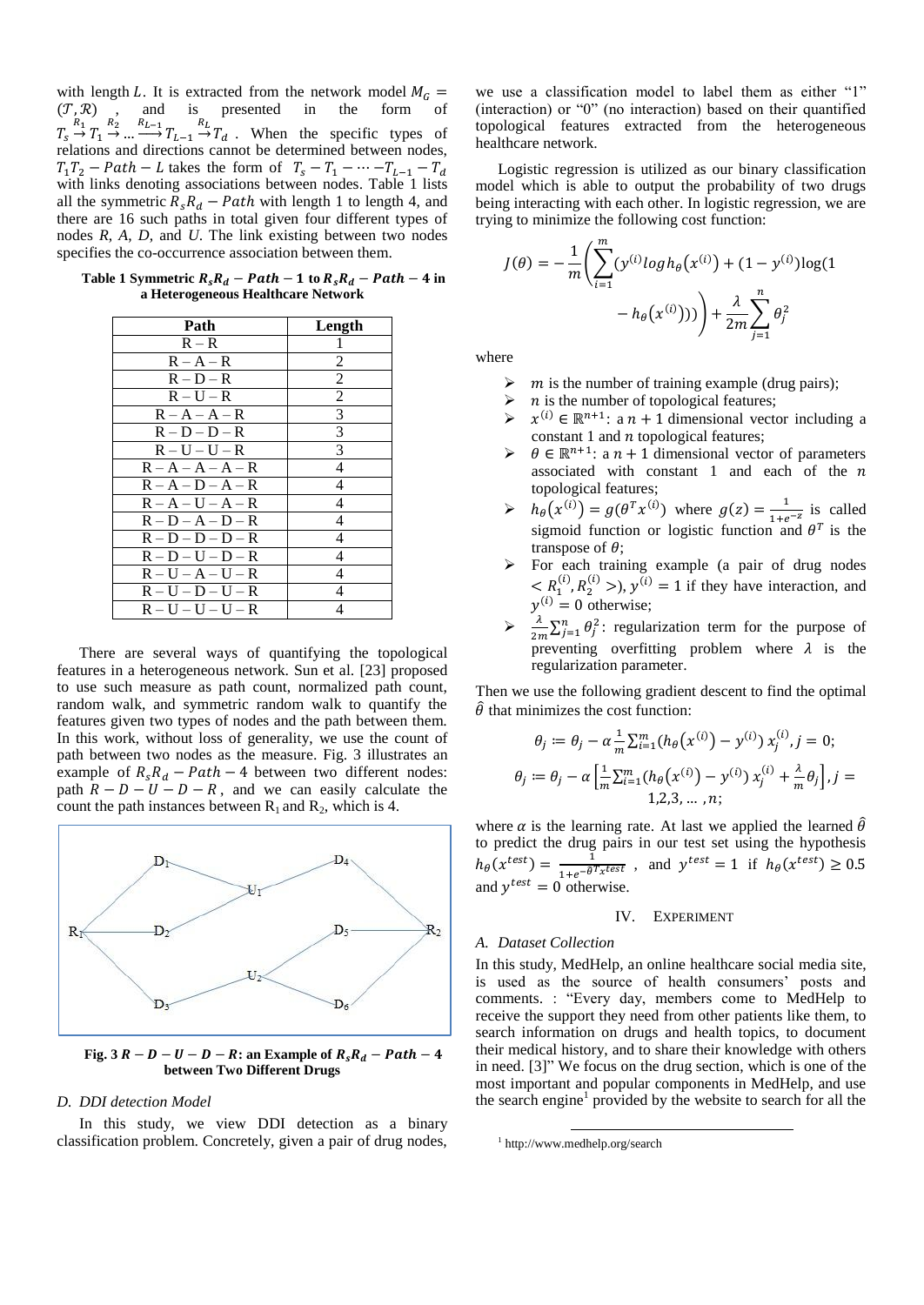threads about a certain drug. To effectively detect DDI signals, the drugs should bear active discussion in MedHelp. Therefore, we targeted 20 drugs that have more than 500 threads for each of them, and collected all the original posts and following comments of those drugs. The 20 drugs include Adenosine, Biaxin, Cialis, Concerta, Elidel, Epogen, Gadolinium, Geodon, Heparin, Lansoprazole, Lantus, Lunest, Luvox, Prozac, Risperdal, Simvastatin, Tacrolimus, Vyvanse, Zocor, and Zyprexa. The names of those drugs come from FDA's website, which includes an index of drugs that have been the subject of a Drug Safety Communication, Healthcare Professional Information sheet, Early Communication About an Ongoing Safety Review, or other important information<sup>2</sup>. Those drug names could be generic name or brand name. [Fig. 4](#page-5-0) shows an example of thread about Biaxin*.* In total, there are 16,344 threads which range from the year of 1995 to 2012.



**Fig. 4 A Thread of Biaxin**

#### <span id="page-5-0"></span>*B. Network Construction*

To construct the heterogeneous healthcare network, we need to extract different types of nodes and their relations from all of the threads.

#### *1) Nodes*

In this work, we focus on four different types of nodes, namely *R*, *A*, *D*, and *U*. External lexicons are used to extract those nodes. For *R*, besides the 20 drug names collected, we also add three other drugs (i.e. Quinidine, Ticlopidine, and Gemfibrozil) that could interact with some of the 20 drugs into our drug list. For more information about the three drugs and the interactions, please refer to [7]. For *A*, we focus on 5 ADRs (i.e. Depression, Diarrhea, Heart Disease, Kidney Disease, and Suicidal), and use Consumer Health Vocabulary (CHV) Wiki<sup>3</sup> to build our ADR lexicon. CHV is defined as "a collection of

 $\overline{2}$ 

1

http://www.fda.gov/Drugs/DrugSafety/PostmarketDrugSafetyInformationforP atientsandProviders/ucm111085.htm#B

forms used in health-oriented communication for a particular task or need (e.g., information retrieval) by a substantial percentage of consumers from a specific discourse group and the relationship of the forms to professional concepts" [40]. It reflects the difference between consumers and professionals in expressing health concepts and helps to bridge this vocabulary gap. Therefore, using CHV is able to help us capture more consumers' expressions and better extract ADR terms. For *D*, we used a list of disease collected from MedHelp, which includes 47 diseases, such as HIV, IBS, Bipolar Disorder, Stomach Ulcers, OCD, Stroke, and so on. For  $\hat{U}$ , we extract the user names, including thread originator and all following commenters from each thread. The dataset is de-identified before conducting the experiment.

#### *2) Links*

As discussed earlier, given a dataset of consumer contributed contents collected from an online healthcare forum, it is a challenging task to accurately determine the explicit relations between two nodes without using sophisticated natural language processing techniques or thorough human annotation. In this study, we treat our heterogeneous healthcare network as non-directional, and two nodes are linked together if they co-occur in the same thread, including both original post and following comments. It means that all the different types of nodes extracted from a thread will form a complete graph, i.e. each node has a link to all other nodes in the same thread. Each thread forms a sub-graph and then all these sub-graphs are combined together to generate our ultimate heterogeneous healthcare network.

#### *C. Gold Standard*

In terms of co-authorship prediction in a heterogeneous bibliographic network, the gold standard can be straightforwardly and conveniently set up, because the relations between nodes are explicit in terms of semantic meaning: if two different authors are linked to the same paper, they are coauthors; otherwise they are not. However, in our healthcare network, the links between nodes are based on co-occurrence and their semantic meanings are implicit, so even if two different nodes are linked together, it does not mean that they will interact with each other. Therefore, an external database DrugBank is used to set up the gold standard. The DrugBank database is a unique bioinformatics and cheminformatics resource that combines detailed drug (i.e. chemical, pharmacological and pharmaceutical) data with comprehensive drug target (i.e. sequence, structure, and pathway) information [41-43].We search for all the 23 drugs to see if one drug is reported to interact with any other drugs using the *Interax Interaction Search<sup>4</sup>* engine provided by the DrugBank. If two drugs are reported to have interaction, we label the pair of drugs nodes as "1", and otherwise as "0". For example, Biaxin is reported by interact with Quinidine to cause Arrhythmias, Simvastatin is reported to interact with Gemfibrozil to cause Myopathy, etc.

#### *D. Experiment Setting*

In order to control the size of the constructed heterogeneous healthcare network, we only retain the nodes with frequency larger than 20 and links with frequency larger than 15. Frequency here means the number of threads in which the node

-

<sup>3</sup> http://consumerhealthvocab.chpc.utah.edu/CHVwiki/

<sup>4</sup> http://www.drugbank.ca/interax/drug\_lookup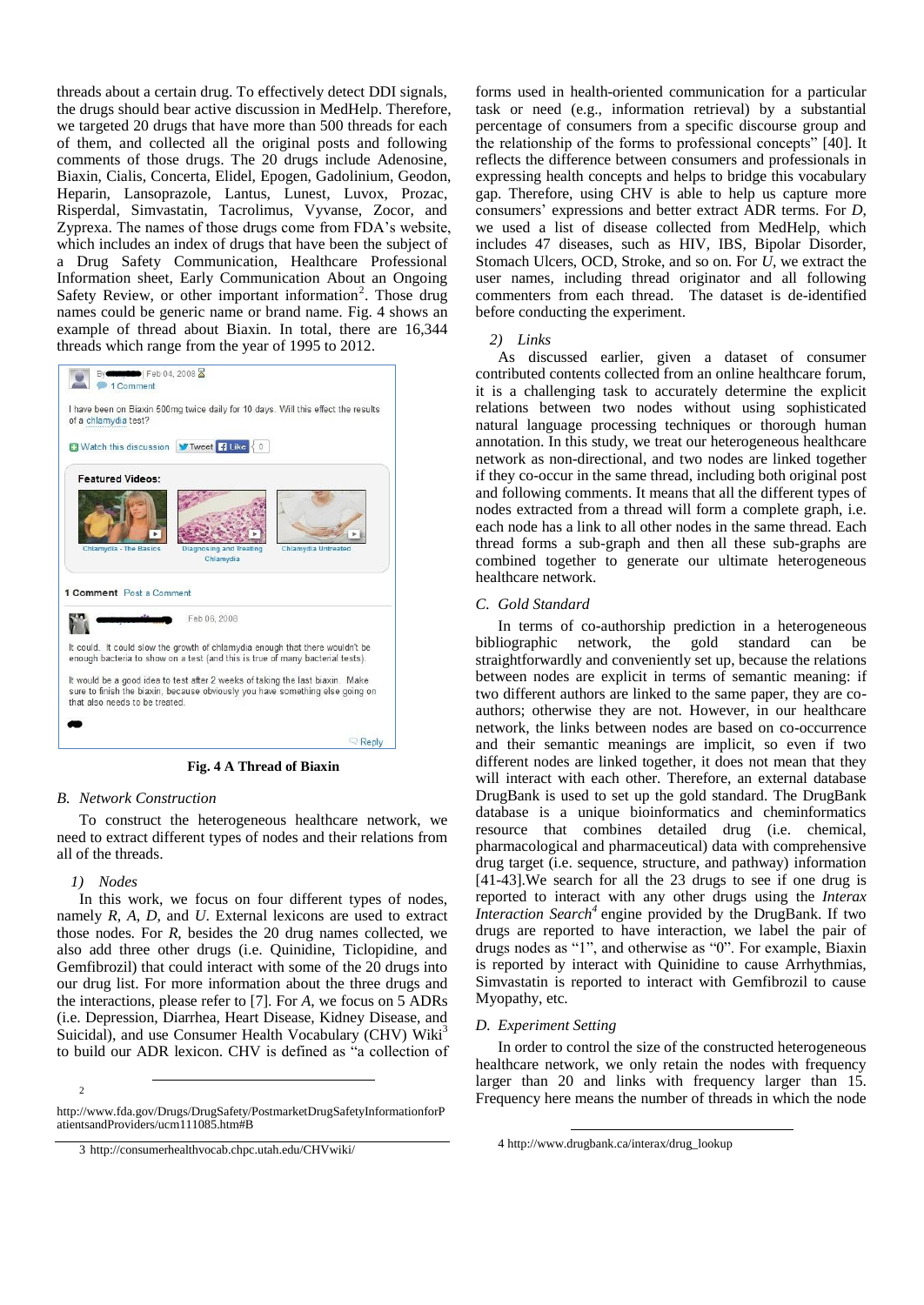or link appears. After filtering, there are 394 nodes and 3255 links in our final network. For each pair of nodes, we use all the 16 symmetric  $R_s R_d - Path - L$  [\(Table 1\)](#page-4-0) as their features and count the number of path instances for each feature. In the experiment, we found that our dataset is unbalanced. Compared with all the possible drug pairs, those who can interact with each other only account for a small portion (only 17 such pairs), which means the positive drug pairs are far fewer than the negative ones, and the ratio of those two in our experiment is approximately 1:12. Therefore, based on the original unbalanced dataset, we build a new dataset that contains an equal sized set of positive pairs and negative pairs by undersampling. The whole process of dataset preparation is summarized as follows:

- Given the positive drug pairs, randomly select an equal sized set of negative pairs to form a new dataset;
- b. From the new dataset, randomly select 70% of positive and negative pairs respectively to form the training set, and the remaining 30% of drug pairs to form the test set;
- Train a logistic regression model using the training set and apply the learned parameters on the test set.

To evaluate the classification accuracy, we use two measures – accuracy and F1 score – to assess the proposed techniques. They are calculated as follows:

$$
Accuracy = \frac{TP + TN}{TP + FP + TN + FN}
$$

$$
F1 = \frac{2 \times Precision \times Recall}{Precision + Recall}
$$

and

$$
Precision = \frac{TP}{TP + FP}
$$

$$
Recall = \frac{TP}{TP + FN}
$$

where  $TP$  is true positive,  $FP$  is false positive, and  $FN$  is false negative.

We also use sensitivity and specificity that are often used in medical area to evaluate the proposed techniques.

$$
Sensitivity = \frac{TP}{TP + FN}
$$

$$
Specificity = \frac{TN}{TN + FP}
$$

In our experiment, we repeat above process of a to c 50 times to obtain the average value of accuracy and F1 score, sensitivity and specificity on both training set and test set.

#### *E. Results and Discussion*

*1) Interesting Features*

In logistic regression, the probability of an example being classified as "1" is modeled as follows:

$$
P(y^{(i)} = 1 | x^{(i)}; \theta) = \frac{1}{1 + e^{-\theta^T x^{(i)}}}
$$

when we compute the odds of an example being classified as "1", we can derive the following equation:

$$
\frac{P(y^{(i)} = 1)}{P(y^{(i)} = 0)} = \frac{P(y^{(i)} = 1 | x^{(i)}; \theta)}{1 - P(y^{(i)} = 1 | x^{(i)}; \theta)} = e^{\theta^T x^{(i)}} = e^{\theta_0} e^{\theta_1 x_1^{(i)}} \dots e^{\theta_n x_n^{(i)}}
$$

where  $e^{\theta_j}$  is called **odds ratio**, which specifies how much the odds changes multiplicatively with a one-unit change in the feature  $x_i^{(i)}$ , and  $\theta_i$  itself is **log-odds ratio**. Therefore, the parameter vector  $\theta$  is log-odds ratios. Positive values indicate a positive correlation between the probability of being classified as "1" and the corresponding features; whereas negative values indicate a negative correlation. The larger the absolute value of the  $\theta_i$  is, the more predictive power the corresponding topological feature has. A  $\theta_j$  with value close to zero means the corresponding feature is relatively neutral in terms of prediction power.

After looking into the optimal parameter vector  $\hat{\theta}$ , we found several interesting features that have strong predictive power in terms of DDI detection. [Table 2](#page-7-0) and [Table 3](#page-7-1) present the top topological features with positive and negative  $\theta$ values respectively. As we can see, path  $R - A - R$  is strongly positively correlated with the probability of a drug pair being classified as "interaction". The possible semantic meaning of this path could be explained as two different drugs causing the same ADRs. It means that the more same ADRs two different drugs are associated (co-occur) with, the more likely that those two drugs could interact with each other. This pattern also makes sense physiologically: when two drugs operate on the same pathway or are cleared by the same pathway, they are likely to cause the same adverse reactions - administering both at the same time is therefore likely to cause an adverse effect (and therefore an interaction) since the same pathways are involved. However, when two drugs are associated with different ADRs (feature  $R - A - A - R$ ), it is less likely that there is an interaction between them. Also, when two drugs are associated with a single disease, either linked directly (R –  $D - R$ ) or through users  $(R - U - D - U - R)$ , it is less likely that those two drugs have interaction. A possible reason is that if two drugs are used to treat the same disease, they might share similar internal molecular structures so that they are less likely to interact with each other. When associated with two  $(R - D - D - R)$  or three  $(R - D - D - D - R)$  different diseases and the more such paths exist, the two drugs could be quite different and the more likely that they would interact. However, when more users are involved in such paths  $(R - D)$ –  $U - D - R$ ), the less likely the interaction will happen, because if a user who is having two diseases are prescribed a couple of drugs as separate treatments, the drugs are not supposed to be able to interact. We also notice that in homogeneous network, path  $R - R$  has the highest  $\theta$  value, which mean it is the most powerful predictor among all the 4 features. However, in the heterogeneous healthcare network, the  $\theta$  value of path R – R is 0.74 whose predictive power is weaker than many other paths. In [Table 2](#page-7-0) and [Table 3,](#page-7-1) we listed the ratio of  $\theta$  values between those high-predictivepower paths and  $R - R$ . As we can see, for instance, the predictive power of paths  $R - A - R$  and  $R - D - R$  is as about 7.31 and 7.14 times as that of path R – R respectively.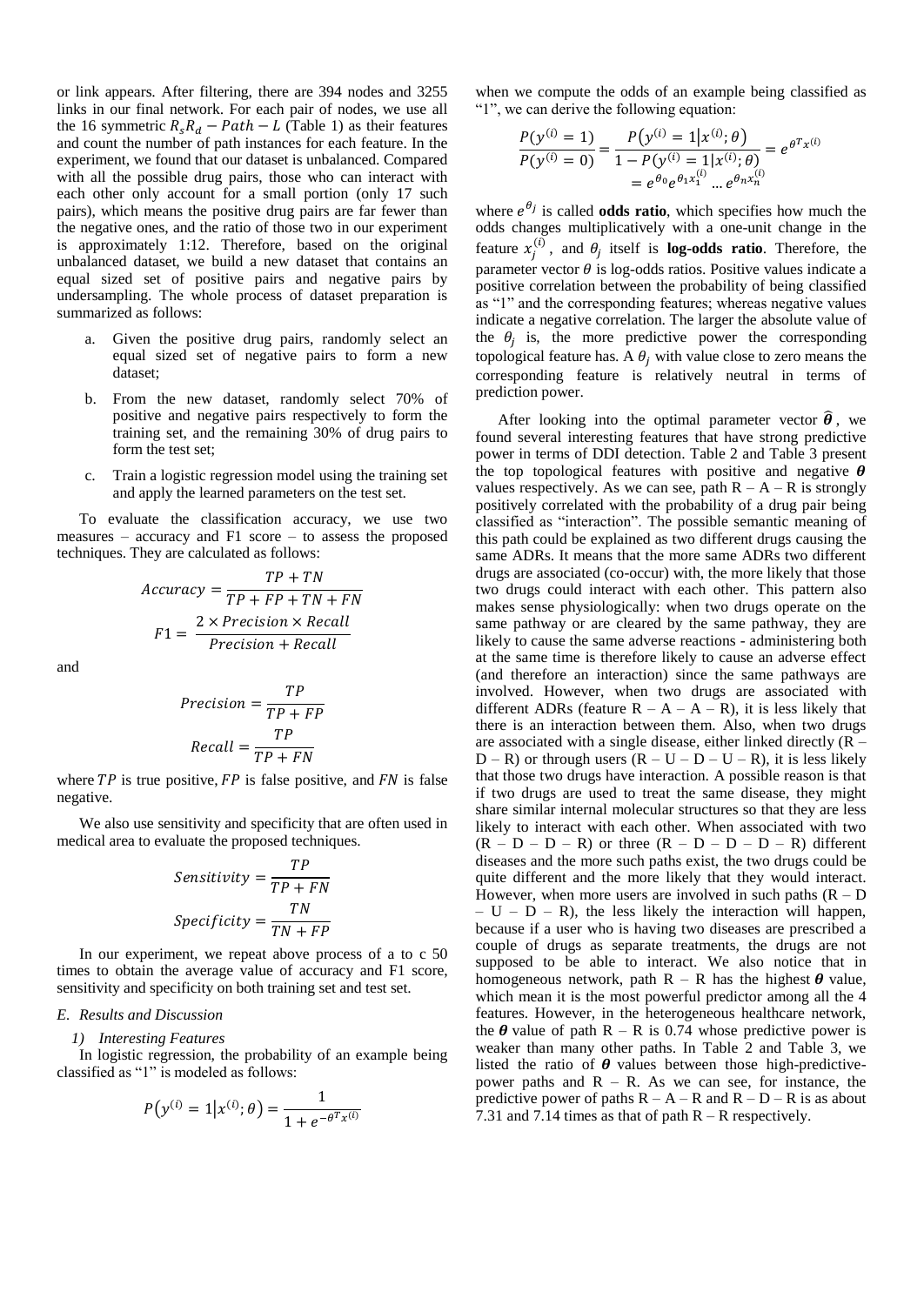<span id="page-7-0"></span>**Features** *e* **Value**  $\theta/_{\theta^{R-R}}$  $R - A - R$   $5.41$   $7.31$  $R - D - D - R$  1.96 2.65  $R - D - D - R$  5.63 7.61

Table 2 Top Topological Features with Positive  $\theta$  Value

**Table 3 Top Topological Features with Negative**  $\theta$  **Value** 

<span id="page-7-1"></span>

| <b>Features</b>     | $\theta$ Value | $\theta/_{\theta^{R-R}}$ |
|---------------------|----------------|--------------------------|
| $R - D - R$         | $-5.28$        | 7.14                     |
| $R - A - A - R$     | $-5.34$        | 7.22                     |
| $R - D - U - D - R$ | $-3.55$        | 4.80                     |
| $R - U - D - U - R$ | $-3.25$        | 4.39                     |

# *2) Accuracy, F1 Score, Sensitivity, and Specificity*

We compare the classification results using heterogeneous topological features with that using homogeneous ones. For the heterogeneous features, we count the number of path instances for all the 16 symmetric  $R_s R_d - Path - L$ ; whereas for the homogeneous features, we construct a homogeneous network that only contain one type of node – drug, and count the number of path instances between each drug pairs to quantify the homogeneous topological features with length no longer than 4, namely  $R - R$ ,  $R - R - R$ ,  $R - R - R$ , and  $R - R - R$  $- R - R$ . [Table 4](#page-7-2) and [Table 5](#page-7-3) present the comparison results between heterogeneous topological features and homogeneous topological features in terms of classification accuracy, F1 score, sensitivity and specificity on training set and test set respectively. As we can see, in the training set, heterogeneous features substantially outperform homogeneous one in terms of all the four measures; in the test set, except sensitivity, heterogeneous features slightly outperform homogeneous ones in terms of other three measures.

**Table 4 Performance on Training Set**

<span id="page-7-2"></span>

|                           | <b>Accuracy</b> | <b>F1 Score</b> | <b>Sensitivity</b> | <b>Specificity</b> |
|---------------------------|-----------------|-----------------|--------------------|--------------------|
| Heterogeneous<br>Features | 0.91            | 0.91            | 0.94               | 0.88               |
| Homogeneous<br>Features   | 0.77            | 0.79            | 0.87               | 0.67               |

<span id="page-7-3"></span>

|                                | <b>Accuracy</b> | <b>F1 Score</b> | <b>Sensitivity</b> | <b>Specificity</b> |
|--------------------------------|-----------------|-----------------|--------------------|--------------------|
| Heterogeneous<br>Features      | 0.79            | 0.81            | 0.88               | 0.69               |
| Homogeneous<br><b>Features</b> | 0.78            | 0.80            | 0.89               | 0.67               |

As shown in the experiment results, using homogeneous features, we can achieve similar performance on both training set and test set because path  $\overrightarrow{R}$  – R is the most powerful predictor and dominate the classification results. However, when switching to heterogeneous features, we achieved better performance on training set than on test set. It means although heterogeneous features contain more information than homogeneous ones, when we applied the parameters trained by logistic regression to another dataset (e.g. test set), the performance dropped and was slightly better than that of homogeneous features. Therefore, logistic regression may not be the most suitable algorithm that is capable of exploring the power of heterogeneous features, and in the future, we need to explore some other models for the prediction.

#### V. CONCLUSION

The development of Health 2.0 technologies leads the booming of online healthcare social media such as MedHelp, PatientsLikeMe and so on. Such platforms are not only empowering patients and individuals to play a substantial role in their own health and treatment, but also generating informative data that can be used providing automated insights, discovery, and health and wellness decision support. Drug-drug interactions are a serious drug safety problem for health consumers and how to detect such interactions effectively and efficiently has been of great medical significance and become an important research area. Currently, methods proposed to detect DDIs are mainly based on such data sources as clinical trial data, spontaneous reporting systems, electronic medical records, and chemical/pharmacological databases. However, those data sources are limited either by cohort biases, low reporting ratio, or by access issue. In this study, we proposed to harness online healthcare social media for DDI detection. We used MedHelp as our source to collect consumer contributed contents based on which a heterogeneous network was constructed. Then we extracted topological features from the network and used logistic regression as prediction model for DDI signal detection. The experiment results showed that the proposed heterogeneous topological features substantially outperform the homogeneous ones in the training set but only slightly outperformed the homogeneous ones in the testing set. More importantly, according to the parameters of prediction model, we discovered several paths that have strong predictive power, and these powerful predictors can be used in our future studies. This work can be extended in several directions in the future: (1) larger size datasets should be collected to assess the proposed techniques; (2) more types of nodes can be added into the heterogeneous network such as symptoms, diagnostics, treatments, etc.; (3) various co-occurrence levels can be considered, such as post, thread title, or sentence; and (4) extracted powerful predictors can be used in other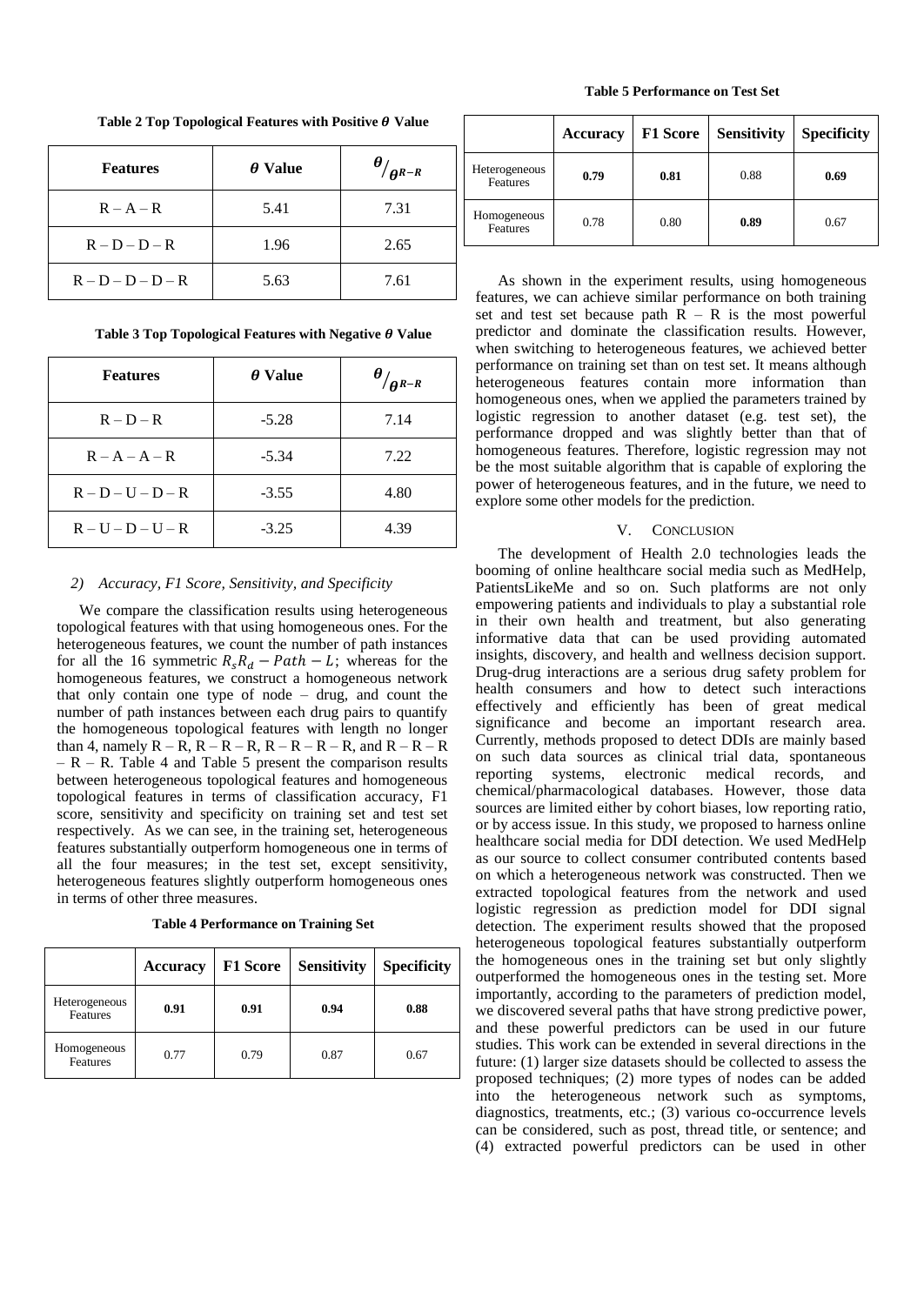classification modes such as support vector machine, naïve Bayes and so on instead of logistic regression, as logistic regression model has limitations such as sensitivity to outliers and may not be the best one to explore the power of heterogeneous features.

#### **REFERENCES**

- [1] H. Wactlar, M. Pavel, and W. Barkis, "Can computer science save healthcare?," *IEEE Intelligent Systems,*  vol. 26, p. 79, 2011.
- [2] S. Fox. (2014, 3/6/2014). *The social life of health information*. Available: [http://www.pewresearch.org/fact](http://www.pewresearch.org/fact-tank/2014/01/15/the-social-life-of-health-information/)[tank/2014/01/15/the-social-life-of-health](http://www.pewresearch.org/fact-tank/2014/01/15/the-social-life-of-health-information/)[information/](http://www.pewresearch.org/fact-tank/2014/01/15/the-social-life-of-health-information/)
- [3] MedHelp. (1994, 1/29/2014). *Medical Information, forums and communities: About Us*. Available: <http://www.medhelp.org/aboutus.htm>
- [4] A. Benton, L. Ungar, S. Hill, S. Hennessy, J. Mao, A. Chung, C. E. Leonard, and J. H. Holmes, "Identifying potential adverse effects using the web: A new approach to medical hypothesis generation," *Journal of Biomedical Informatics,* vol. 44, p. 989, 2011.
- [5] C. C. Yang, L. Jiang, H. Yang, and X. Tang, "Detecting Signals of Adverse Drug Reactions from Health Consumer Contributed Content in Social Media," *Proceedings of ACM SIGKDD Workshop on Health Informatics, Beijing, August 12, 2012.,* 2012.
- [6] C. C. Yang, H. Yang, L. Jiang, and M. Zhang, "Social Media Mining for Drug Safety Signal Detection," *Proceedings of ACM CIKM International Workshop on Smart Health and Wellbeing, Maui, Hawaii, October 29, 2012.,* 2012.
- [7] H. Yang and C. C. Yang, "Harnessing Social Media for Drug-Drug Interactions Detection," *Proceedings of IEEE International Conference on Healthcare Informatics, Philadelphia, PA, September 8 - 11, 2013,* 2013.
- [8] J. Lazarou, B. H. Pomeranz, and P. N. Corey, "Incidence of adverse drug reactions in hospitalized patients: a meta-analysis of prospective studies," *JAMA : the journal of the American Medical Association,* vol. 279, pp. 1200-1205, 1998.
- [9] S. Vilar, R. Harpaz, E. Uriarte, L. Santana, R. Rabadan, and C. Friedman, "Drug-drug interaction through molecular structure similarity analysis," *Journal of the American Medical Informatics Association,* vol. 19, p. 1066, 2012.
- [10] N. P. Tatonetti, G. H. Fernald, and R. B. Altman, "A novel signal detection algorithm for identifying hidden drug-drug interactions in adverse event reports," *Journal of the American Medical Informatics Association : JAMIA,* vol. 19, pp. 79-85, 2012.
- [11] N. P. Tatonetti, D. M. Roden, R. B. Altman, J. C. Denny, S. N. Murphy, G. H. Fernald, G. Krishnan, V. Castro, P. Yue, P. S. Tsau, and I. Kohane, "Detecting Drug Interactions From Adverse-Event Reports: Interaction Between Paroxetine and Pravastatin Increases Blood Glucose Levels," *Clinical*

*Pharmacology & Therapeutics,* vol. 90, pp. 133-142, 2011.

- [12] D. N. Juurlink, M. Mamdani, A. Kopp, A. Laupacis, and D. A. Redelmeier, "Drug-Drug Interactions Among Elderly Patients Hospitalized for Drug Toxicity," *JAMA: The Journal of the American Medical Association,* vol. 289, pp. 1652-1658, 2003.
- [13] B. Astrand, E. Astrand, K. Antonov, G. Petersson, i. Naturvetenskapliga, K. Högskolan i, and i. Humanvetenskapliga, "Detection of potential drug interactions - a model for a national pharmacy register," *European journal of clinical pharmacology,*  vol. 62, pp. 749-756, 2006.
- [14] P. R. Obreli-Neto, W. P. Gaeti, R. K. N. Cuman, A. Nobili, A. de Oliveira Baldoni, C. M. Guidoni, D. P. de Lyra Júnior, D. Pilger, J. Duzanski, M. Tettamanti, and J. M. Cruciol-Souza, "Adverse drug reactions caused by drug-drug interactions in elderly outpatients: a prospective cohort study," *European journal of clinical pharmacology,* vol. 68, p. 1667, 2012.
- [15] E. Yukawa, H. To, S. Ohdo, S. Higuchi, and T. Aoyama, "Detection of a drug–drug interaction on population-based phenobarbitone clearance using nonlinear mixed-effects modeling," *European Journal of Clinical Pharmacology,* vol. 54, pp. 69- 74, 1998.
- [16] E. L. Olvey, S. Clauschee, and D. C. Malone, "Comparison of Critical Drug-Drug Interaction Listings: The Department of Veterans Affairs Medical System and Standard Reference Compendia," *Clinical Pharmacology & Therapeutics,* vol. 87, pp. 48-51, 2010.
- [17] P. G. M. van der Heijden, E. P. van Puijenbroek, S. van Buuren, and J. W. van der Hofstede, "On the assessment of adverse drug reactions from spontaneous reporting systems: the influence of under-reporting on odds ratios," *Statistics in Medicine,* vol. 21, pp. 2027-2044, 2002.
- [18] A. J. J. Wood, "Thrombotic Thrombocytopenic Purpura and Clopidogrel — A Need for New Approaches to Drug Safety," *The New England Journal of Medicine,* vol. 342, pp. 1824-1826, 2000.
- [19] Y. Sun, R. Barber, M. Gupta, C. C. Aggarwal, and J. Han, "Co-author relationship prediction in heterogeneous bibliographic networks," in *Advances in Social Networks Analysis and Mining (ASONAM), 2011 International Conference on*, 2011, pp. 121- 128.
- [20] Y. Sun and J. Han, "Mining heterogeneous information networks: principles and methodologies," *Synthesis Lectures on Data Mining and Knowledge Discovery,* vol. 3, pp. 1-159, 2012.
- [21] D. Liben-Nowell and J. Kleinberg, "The linkprediction problem for social networks," *Journal of the American Society for Information Science and Technology,* vol. 58, pp. 1019-1031, 2007.
- [22] M. Al Hasan, V. Chaoji, S. Salem, and M. Zaki, "Link prediction using supervised learning," in